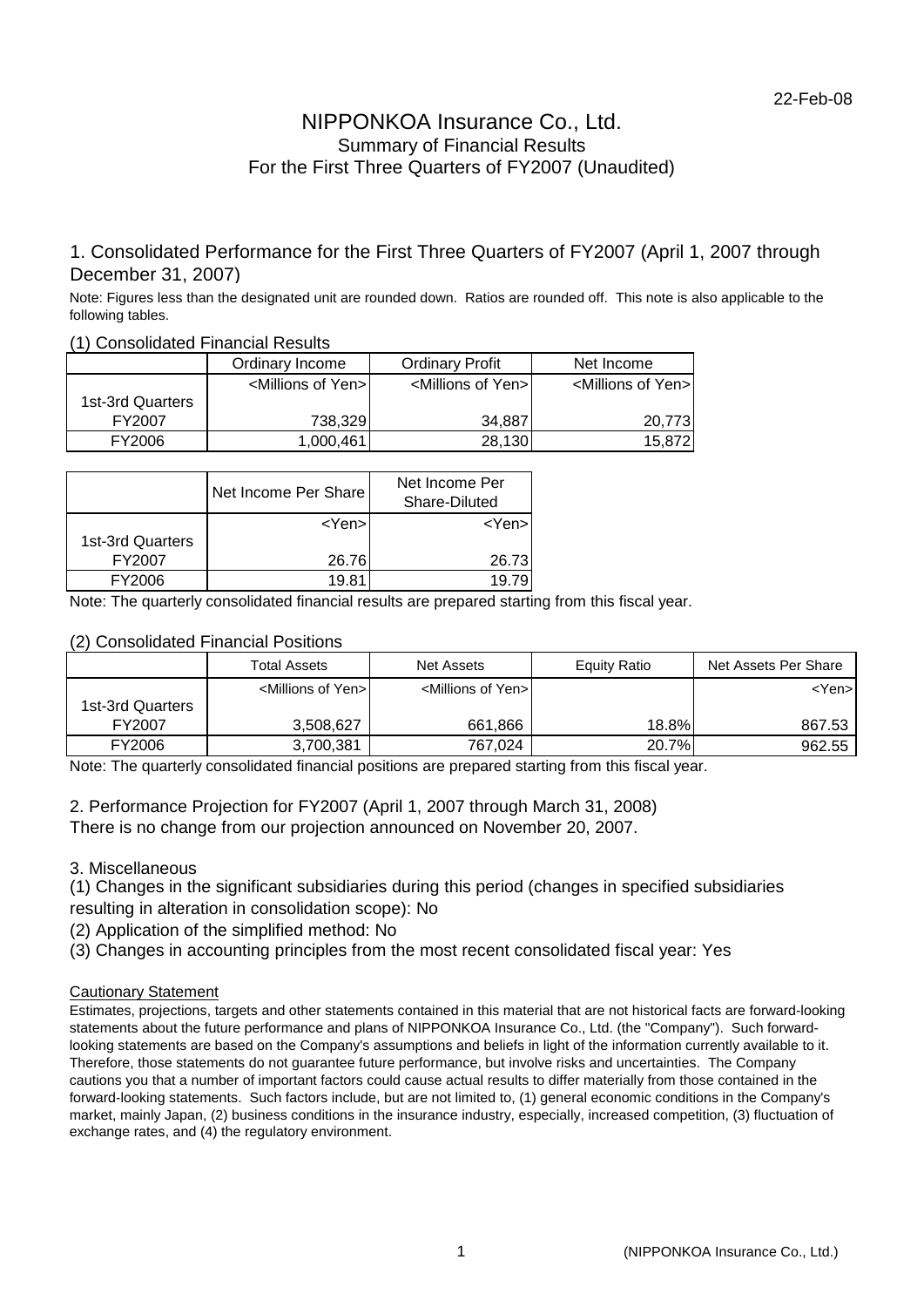### (Reference)

### 1. Nonconsolidated Performance for the First Three Quarters of FY2007 (April 1, 2007 through December 31, 2007)

|                  | Net Premiums Written I             | <b>Ordinary Profit</b>              | Net Income                         |  |  |  |  |  |  |  |  |
|------------------|------------------------------------|-------------------------------------|------------------------------------|--|--|--|--|--|--|--|--|
|                  | <millions of="" yen=""></millions> | <millions of="" yen="">I</millions> | <millions of="" yen=""></millions> |  |  |  |  |  |  |  |  |
| 1st-3rd Quarters |                                    |                                     |                                    |  |  |  |  |  |  |  |  |
| FY2007           | 522.998<br>-1.9%                   | 34.401                              | 20,031                             |  |  |  |  |  |  |  |  |
| FY2006           | $-0.7%$<br>703.371                 | 24,538                              | 13,425                             |  |  |  |  |  |  |  |  |

### (1) Nonconsolidated Financial Results

|                  | Net Income Per Share | Net Income Per<br>Share-Diluted |
|------------------|----------------------|---------------------------------|
| 1st-3rd Quarters | $<$ Yen $>$          | <yen>l</yen>                    |
| FY2007           | 25.80                | 25.77                           |
| <b>FY2006</b>    | 16.75                |                                 |

Notes: 1. The quarterly nonconsolidated financial results, other than net premiums written, are prepared starting from this fiscal year.

2. Percentage increase for the net premiums written for the 1st three quarters of FY2007 is calcutated using the figure for the 1st three quarters of FY2006 that are recalculated with the same method as for the 1st three quarters of FY2007.

#### (2) Nonconsolidated Financial Positions

|                  | <b>Total Assets</b>                 | Net Assets                          | Equity Ratio | Net Assets Per Share |
|------------------|-------------------------------------|-------------------------------------|--------------|----------------------|
|                  | <millions of="" yen="">I</millions> | <millions of="" yen="">I</millions> |              | <yen>l</yen>         |
| 1st-3rd Quarters |                                     |                                     |              |                      |
| FY2007           | 3.170.919                           | 654.820                             | 20.6%        | 858.81               |
| FY2006           | 3,393,056                           | 761.282                             | 22.4%        | 955.82               |

Note: The quarterly nonconsolidated financial positions are prepared starting from this fiscal year.

2. Nonconsolidated Performance Projection for FY2007 (April 1, 2007 through March 31, 2008) There is no change from our projection announced on November 20, 2007.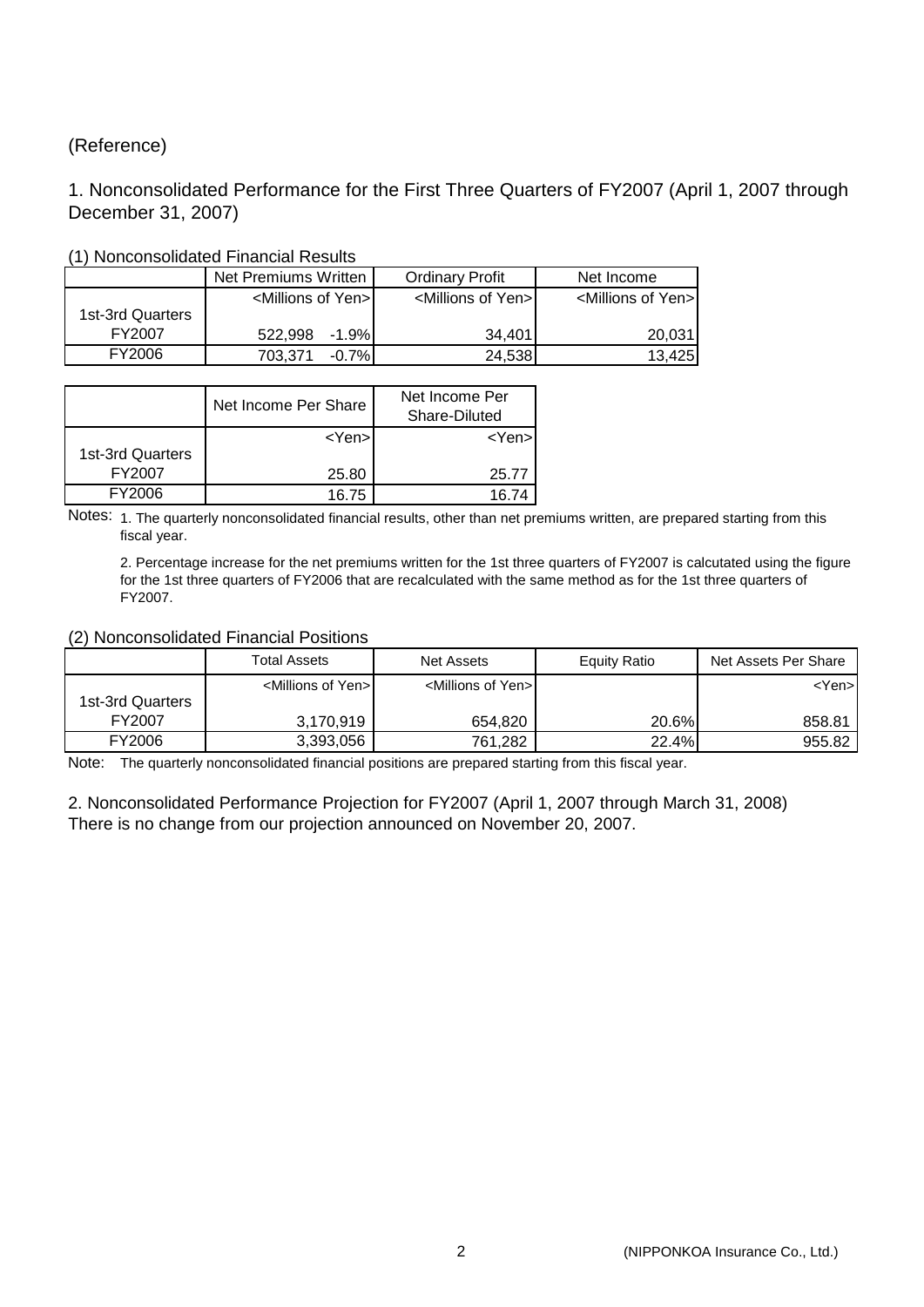| Terml                |                                            | 1st-3rd Quarters of FY2006 |       | 1st-3rd Quarters of FY2007 |                       |       | Full FY2006 (Reference) |                       |       |  |
|----------------------|--------------------------------------------|----------------------------|-------|----------------------------|-----------------------|-------|-------------------------|-----------------------|-------|--|
|                      | From April 1, 2006<br>To December 31, 2006 |                            |       | From April 1, 2007         |                       |       | From April 1, 2006      |                       |       |  |
|                      |                                            |                            |       | To December 31, 2007       |                       |       |                         | To March 31, 2007     |       |  |
| Line                 | Amount                                     | % Increase Proportion      |       | Amount                     | % Increase Proportion |       | Amount                  | % Increase Proportion |       |  |
|                      |                                            | $\%$                       | $\%$  |                            | $\%$                  | $\%$  |                         | $\%$                  | $\%$  |  |
| Fire & allied lines  | 99,633                                     | $-0.9$                     | 17.5  | 92,938                     | $-6.6$                | 16.6  | 130,093                 | $-1.4$                | 17.4  |  |
| Marine               | 17,314                                     | 5.9                        | 3.0   | 18,098                     | 4.5                   | 3.2   | 23,379                  | 4.7                   | 3.1   |  |
| Personal accident    | 46.193                                     | $-0.6$                     | 8.1   | 43.875                     | $-5.0$                | 7.8   | 58.694                  | $-0.9$                | 7.9   |  |
| Voluntary automobile | 258,622                                    | $-0.5$                     | 45.5  | 255,558                    | $-1.2$                | 45.6  | 342,425                 | $-0.4$                | 46.0  |  |
| CALI                 | 79.713                                     | 0.2                        | 14.0  | 80.799                     | 1.4                   | 14.4  | 105,598                 | 0.4                   | 14.1  |  |
| Other                | 67.420                                     | 2.6                        | 11.9  | 69,256                     | 2.7                   | 12.4  | 86,173                  | 1.7                   | 11.5  |  |
| Total                | 568.897                                    | 0.0                        | 100.0 | 560.526                    | $-1.5$                | 100.0 | 746.366                 | $-0.1$                | 100.0 |  |

Direct Premiums Written by Line, Excluding Deposit Premiums of Savings-type Policies (Consolidated) (Millions of Yen)

Note: % Increase for the 1st three quarters of FY2007 is calculated using the figures for the 1st three quarters of FY2006 that are recalculated with the same method as for the 1st three quarters of FY2007.

### Net Premiums Written by Line (Consolidated)

(Millions of Yen) Term 1st-3rd Quarters of FY2006 1st-3rd Quarters of FY2007 Full FY2006 (Reference) From April 1, 2006 From April 1, 2007 From April 1, 2006 To December 31, 2006  $\left| \begin{array}{ccc} \end{array} \right|$  To December 31, 2007  $\left| \begin{array}{ccc} \end{array} \right|$  To March 31, 2007 Line **Amount |% Increase Proportion** | Amount |% Increase Proportion || Amount |% Increase Proportion % % % % % % Fire & allied lines 78,397 -1.6 14.5 71,537 -8.7 13.5 104,652 -1.7 14.7 Marine 15,202 | 5.6 | 2.8 | 15,878 | 4.4 | 3.0 || 20,941 | 5.4 | 2.9 Personal accident 46,641 -0.5 8.6 44,423 -4.7 8.4 59,351 -0.8 8.3 Voluntary automobile 258,761 -0.7 47.9 255,448 -1.3 48.1 342,647 -0.6 48.1 CALI | 78,389 | -3.3 | 14.5 | 77,649 | -0.9 | 14.6 || 103,911 | -3.3 | 14.6 Other 1.4 | 63,224 | 2.6 | 11.7 | 65,674 | 3.9 | 12.4 | 81,358 | 2.4 | 11.4 Total 540,616 -0.7 100.0 530,612 -1.8 100.0 712,862 -0.7 100.0

Note: % Increase for the 1st three quarters of FY2007 is calculated using the figures for the 1st three quarters of FY2006 that are recalculated with the same method as for the 1st three quarters of FY2007.

### Net Losses Paid by Line (Consolidated)

| Term                 |                                            | 1st-3rd Quarters of FY2006 |                       | 1st-3rd Quarters of FY2007 |                                            |                       | Full FY2006 (Reference)                 |               |                       |  |
|----------------------|--------------------------------------------|----------------------------|-----------------------|----------------------------|--------------------------------------------|-----------------------|-----------------------------------------|---------------|-----------------------|--|
|                      | From April 1, 2006<br>To December 31, 2006 |                            |                       |                            | From April 1, 2007<br>To December 31, 2007 |                       | From April 1, 2006<br>To March 31, 2007 |               |                       |  |
| Line                 | Amount                                     |                            | % Change   Proportion | Amount                     |                                            | % Change   Proportion | Amount                                  |               | % Change   Proportion |  |
|                      |                                            | $\%$                       | $\%$                  |                            | $\%$                                       | $\%$                  |                                         | $\frac{0}{2}$ | $\%$                  |  |
| Fire & allied lines  | 43,353                                     | 28.5                       | 13.5                  | 34,152                     | $-21.2$                                    | 10.9                  | 54,750                                  | 20.5          | 12.8                  |  |
| Marine               | 6.117                                      | $-9.2$                     | 1.9                   | 6,342                      | 3.7                                        | 2.0                   | 8.673                                   | $-8.9$        | 2.0                   |  |
| Personal accident    | 21.696                                     | 14.5                       | 6.8                   | 22,860                     | 5.4                                        | 7.3                   | 29.114                                  | 14.0          | 6.8                   |  |
| Voluntary automobile | 153,919                                    | 1.7                        | 47.9                  | 156,750                    | 1.8                                        | 49.8                  | 209,797                                 | 0.5           | 48.8                  |  |
| CALI                 | 58.593                                     | 2.5                        | 18.2                  | 56.721                     | $-3.2$                                     | 18.1                  | 76.709                                  | 1.4           | 17.9                  |  |
| Other                | 37,635                                     | 7.3                        | 11.7                  | 37,406                     | $-0.6$                                     | 11.9                  | 50,239                                  | 2.7           | 11.7                  |  |
| Total                | 321.315                                    | 6.0                        | 100.0                 | 314.233                    | $-2.2$                                     | 100.0                 | 429,284                                 | 3.7           | 100.0                 |  |

Note: Figures in the above tables are before offsetting of internal transactions among segments.

(Millions of Yen)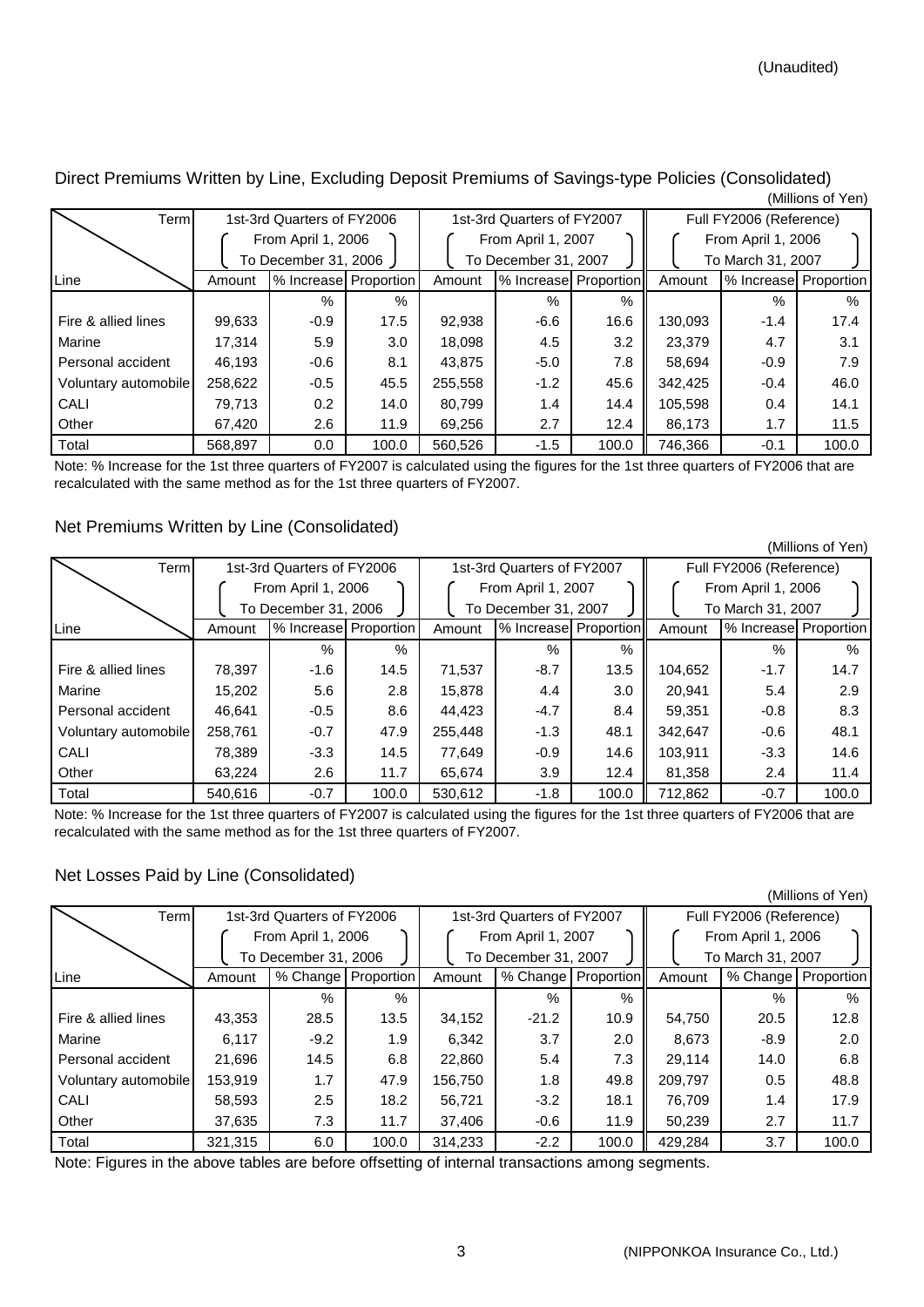## Consolidated Interim Balance Sheet (Summary)

|                                       |                                     | (Millions of Yen)               |
|---------------------------------------|-------------------------------------|---------------------------------|
| Term                                  | 1st-3rd Quarters                    | Previous Fiscal Year            |
|                                       | of This Fiscal Year                 | <b>Summarized Balance Sheet</b> |
| Item                                  | (As of December 31, 2007)<br>Amount | (As of March 31, 2007)          |
| (Assets)                              |                                     | Amount                          |
| Cash and deposits                     | 91,822                              | 134,633                         |
| Call Ioans                            | 64,000                              | 44,000                          |
| Receivables under Resale Agreements   |                                     |                                 |
| Receivables under Securities          | 5,994                               |                                 |
| <b>Borrowing Transactions</b>         | 3,017                               |                                 |
| Monetary receivables bought           | 19,955                              | 28,102                          |
| Money in trust                        | 87,774                              | 86,397                          |
| Investments in securities             | 2,707,095                           | 2,863,645                       |
| Loans                                 | 231,966                             |                                 |
|                                       |                                     | 248,080                         |
| Tangible fixed assets                 | 129,601                             | 130,712                         |
| Intangible fixed assets               | 1,300                               | 1,392                           |
| Other assets                          | 168,747                             | 166,336                         |
| Deferred tax assets                   | 38                                  | 38                              |
| Reserve for doubtful accounts         | $-2,687$                            | $-2,959$                        |
| <b>Total assets</b>                   | 3,508,627                           | 3,700,381                       |
| (Liabilities)                         |                                     |                                 |
| Underwriting fund                     | 2,641,881                           | 2,677,504                       |
| Reserve for outstanding claims        | 270,005)                            | 275,260)                        |
| Underwriting reserves                 | 2,371,875)                          | 2,402,243)                      |
| <b>Other liabilities</b>              | 78,589                              | 79,097                          |
| Reserve for retirement benefits       | 37,168                              | 38,532                          |
| Reserve for bonuses                   | 1,674                               | 6,528                           |
| Reserve for bonuses to directors      |                                     | 46                              |
| Reserve under special law             | 20,388                              | 18,371                          |
| Reserve for price fluctuations        | 20,388)                             | 18,371)                         |
| Deferred tax liabilities              | 66,544                              | 112,543                         |
| Negative goodwill                     | 513                                 | 733                             |
| <b>Total liabilities</b>              | 2,846,760                           | 2,933,357                       |
| (Net Assets)                          |                                     |                                 |
| Shareholders' equity                  |                                     |                                 |
| Share capital                         | 91,249                              | 91,249                          |
| Capital surplus                       | 46,702                              | 46,702                          |
| Retained earnings                     | 187,001                             | 172,244                         |
| Treasury stock                        | $-61,079$                           | $-23,318$                       |
| Total shareholders' equity            | 263,872                             | 286,877                         |
| Valuation and translation adjustments |                                     |                                 |
| Net unrealized gain on available-for- |                                     |                                 |
| sale securities                       | 398,009                             | 480,712                         |
| Deferred gains from hedging           |                                     |                                 |
| transactions                          | 570                                 | 87                              |
| Foreign currency translation          |                                     |                                 |
| adjustments                           | $-1,216$                            | $-1,303$                        |
| Total valuation and translation       |                                     |                                 |
| adjustments                           | 397,363                             | 479,495                         |
| Subscription rights to shares         | 231                                 | 268                             |
| Minority Interest                     | 398                                 | 382                             |
| Total net assets                      | 661,866                             | 767,024                         |
| Total liabilities and net assets      | 3,508,627                           | 3,700,381                       |
|                                       |                                     |                                 |

Note: The quarterly balance sheet is prepared starting from this fiscal year.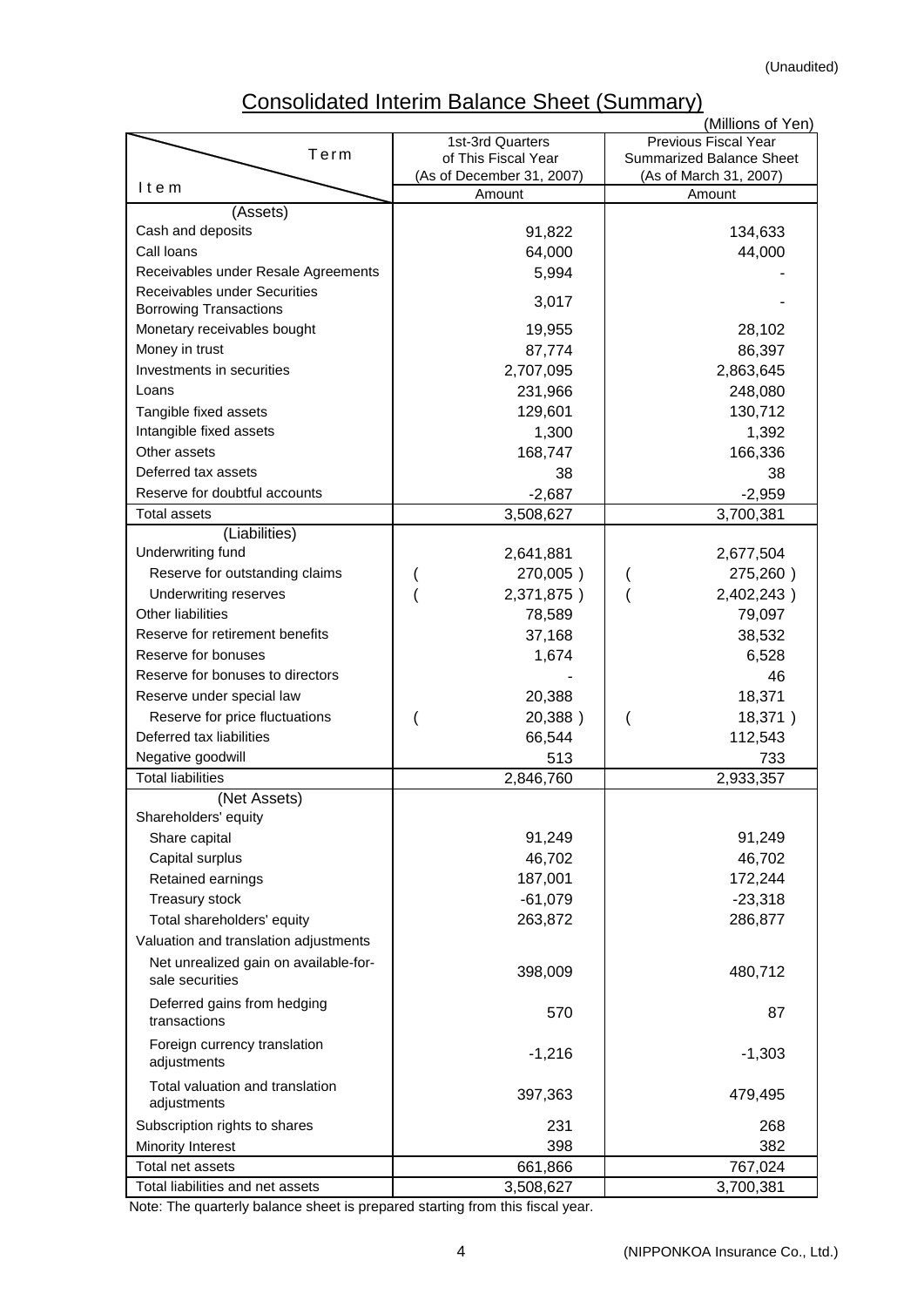(Unaudited)

## Consolidated Income Statement (Summary)

|                                                      |               |                                            |               | (Millions of Yen)                                          |
|------------------------------------------------------|---------------|--------------------------------------------|---------------|------------------------------------------------------------|
| Term                                                 |               | 1st-3rd Quarters<br>of This Fiscal Year    |               | Previous Fiscal Year<br><b>Summarized Income Statement</b> |
|                                                      |               |                                            |               |                                                            |
|                                                      |               | From April 1, 2007<br>To December 31, 2007 |               | From April 1, 2006<br>To March 31, 2007                    |
| Item                                                 |               | Amount                                     |               | Amount                                                     |
| Ordinary income                                      |               | 738,329                                    |               | 1,000,461                                                  |
| Underwriting income                                  |               | 686,221                                    |               | 910,855                                                    |
| (Net premiums written                                |               | 530,612)                                   |               | 712,862)                                                   |
| Deposit premiums from policyholders                  |               | 53,613)                                    |               | 82,608)                                                    |
| Investment income on deposit<br>premiums             |               | 19,589 )                                   |               | 27,418)                                                    |
| Life insurance premiums                              |               | 47,312)                                    |               | 61,946)                                                    |
| Reversal of reserve for outstanding<br>claims        |               | 5,264)                                     |               |                                                            |
| Reversal of underwriting reserves                    |               | 29,486)                                    |               | 25,095 )                                                   |
| Investment income                                    |               | 51,329                                     |               | 87,688                                                     |
| Interest and dividends                               |               | 47,974)                                    |               | 62,414)                                                    |
| Gain on money in trust                               |               | 1,436)                                     |               | 2,239)                                                     |
| Gain on sale of securities                           |               | 19,717)                                    |               | 49,588 )                                                   |
| Transfer of investment income on<br>deposit premiums |               | $-19,589$<br>$\rightarrow$                 |               | $-27,418)$                                                 |
| Other ordinary income                                |               | 778                                        |               | 1,918                                                      |
| Ordinary expenses                                    |               | 703,441                                    |               | 972,331                                                    |
| Underwriting expenses                                |               | 584,897                                    |               | 812,590                                                    |
| Net losses paid                                      |               | 314,233)                                   |               | 429,284)                                                   |
| Loss adjustment expenses                             |               | 27,435 )                                   |               | 36,650)                                                    |
| Net commissions and brokerage<br>expenses            |               | 93,968)                                    |               | 128,190)                                                   |
| Maturity refunds to policyholders                    |               | 140,694)                                   |               | 183,192)                                                   |
| Life insurance claims                                |               | 8,191)                                     |               | 9,806)                                                     |
| Provision of reserve for outstanding<br>claims       |               |                                            |               | 24,967)                                                    |
| Investment expenses                                  |               | 9,810                                      |               | 8,095                                                      |
| Loss on money in trust                               |               | 1,773)                                     |               | 1,361                                                      |
| Loss on sale of securities                           |               | 3,576                                      |               | 2,525                                                      |
| Revaluation loss on securities                       |               | 3,959)                                     |               | 1,904)                                                     |
| Operating and administrative<br>expenses             |               | 108,068                                    |               | 149,437                                                    |
| Other ordinary expenses                              |               | 664                                        |               | 2,207                                                      |
| Interest expense                                     |               | 31                                         |               | 66                                                         |
| Ordinary profit                                      |               | 34,887                                     |               | 28,130                                                     |
| Special income                                       |               | 170                                        |               | 1,108                                                      |
| Special loss                                         |               | 2,857                                      |               | 5,932                                                      |
| ( Provision of reserve under special law             |               | 2,016)                                     |               | 2,659)                                                     |
| (( Reserve for price fluctuations                    | $\mathcal{U}$ | 2,016)                                     | $\mathcal{U}$ | 2,659)                                                     |
| Others                                               |               | 840                                        |               | 3,272                                                      |
| Income before income taxes                           |               | 32,201                                     |               | 23,306                                                     |
| Income taxes                                         |               | 10,005                                     |               | 10,309                                                     |
| Tax adjustment                                       |               | 1,382                                      |               | $-2,932$                                                   |
| Minority interests                                   |               | 40                                         |               | 57                                                         |
| Net income                                           |               | 20,773                                     |               | 15,872                                                     |

Note: The quarterly income statement is prepared starting from this fiscal year.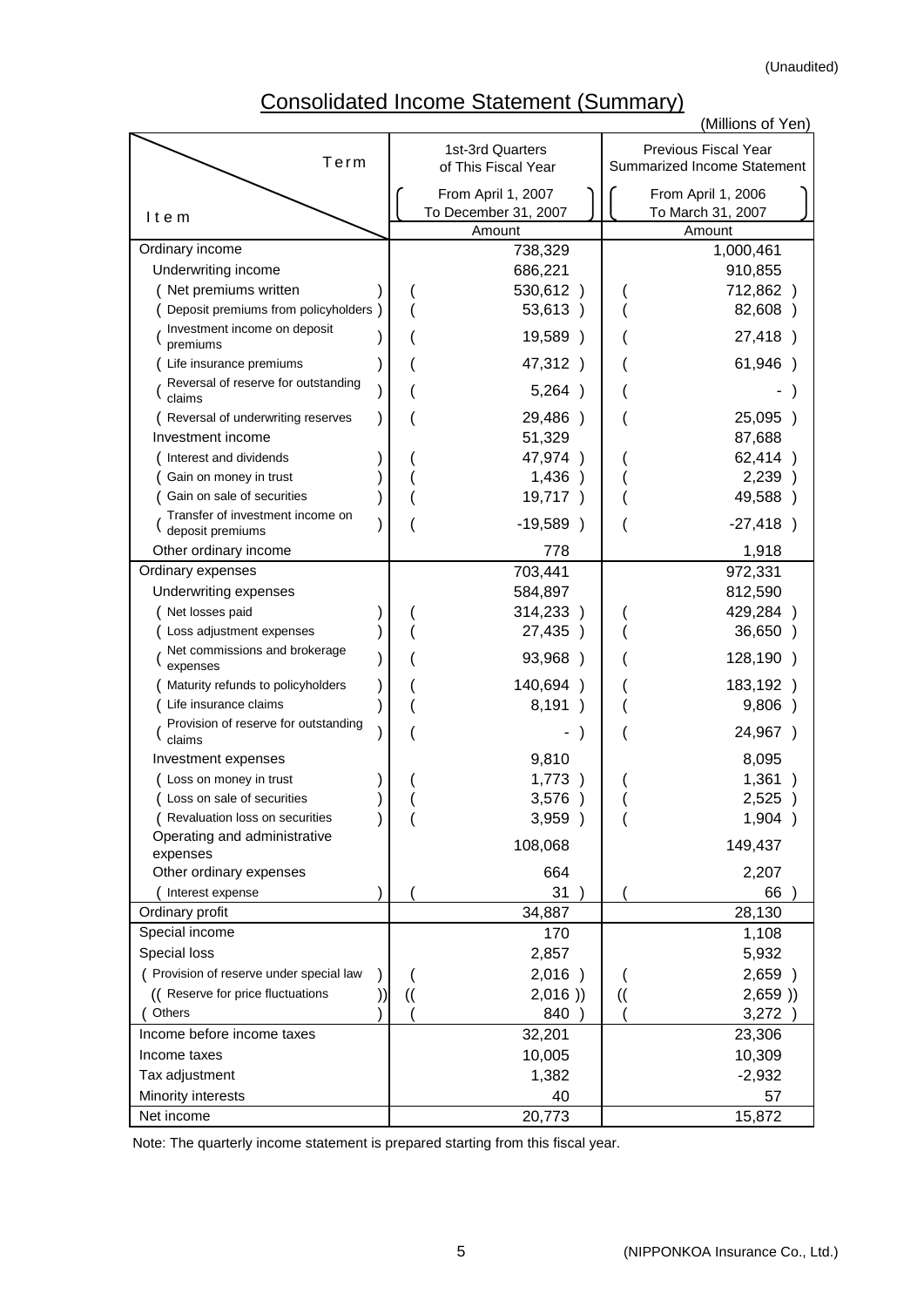## Securities (Consolidated)

|                               | End of 3rd Quarter FY2006<br>(As of December 31, 2006) |            |                   | End of 3rd Quarter FY2007 |                           |                   | End of FY2006 (Reference) |                        |                   |  |
|-------------------------------|--------------------------------------------------------|------------|-------------------|---------------------------|---------------------------|-------------------|---------------------------|------------------------|-------------------|--|
|                               |                                                        |            |                   |                           | (As of December 31, 2007) |                   |                           | (As of March 31, 2007) |                   |  |
|                               | Cost                                                   | Fair Value | <b>Difference</b> | Cost                      | Fair Value                | <b>Difference</b> | Cost                      | <b>Fair Value</b>      | <b>Difference</b> |  |
| Public and<br>corporate bonds | 1,130,478                                              | 1,127,751  | $-2,727$          | 1,109,132                 | 1,117,543                 |                   | 8,410   1,163,742         | 1,164,301              | 559               |  |
| Domestic equities             | 377,234                                                | 1,106,842  | 729,608           | 362,941                   | 952,248                   | 589,306           | 372,955                   | 1,101,358              | 728,402           |  |
| Foreign securities            | 344,607                                                | 364,738    | 20,130            | 344,675                   | 365,134                   | 20,459            | 340,218                   | 358,655                | 18,437            |  |
| <b>Others</b>                 | 4,926                                                  | 5,603      | 677               | 30,125                    | 29,905                    | $-219$            | 4,926                     | 5,265                  | 339               |  |
| Total                         | 1,857,247                                              | 2,604,935  | 747,688           | 1,846,876                 | 2,464,832                 | 617,956           | 1,881,842                 | 2,629,580              | 747,738           |  |

Notes:

1. The above table provides information on the securities classified as available-for-sale whose fair value is readily determinable.

2. Figures for cost as of December 31, 2006 are those after the application of Amortized Cost Method and before the write-down due to impairment. Figures for cost as of December 31, 2007 and March 31, 2007 are those after the application of Amortized Cost Method and after the write-down due to impairment.

3. Fair value is based on the price prevailing in the market, and other sources, on the last day of the month.

4. "Others" in the above table includes beneficiary right of loan receivables, which is classified as monetary receivables bought in the balance sheet.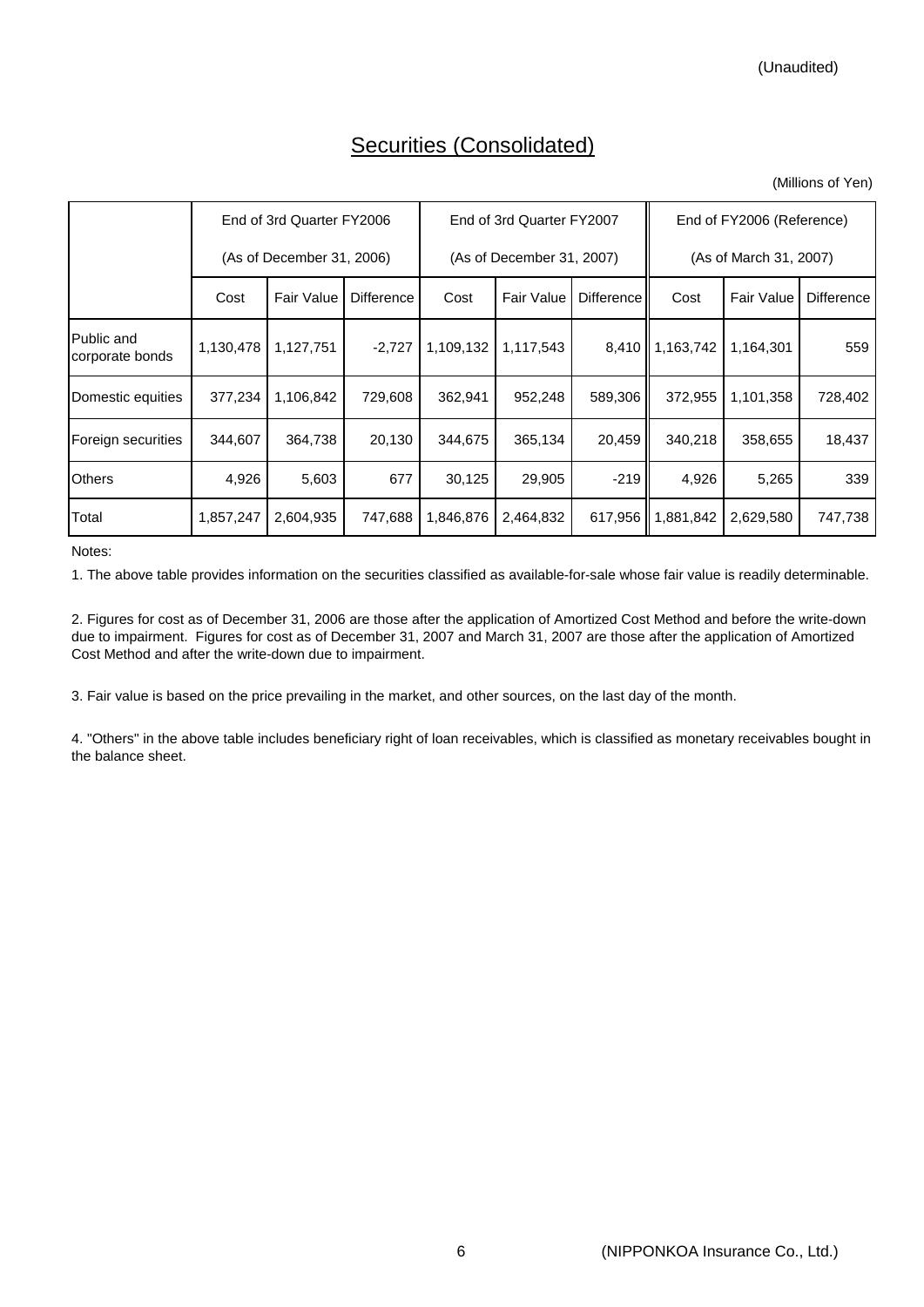(Unaudited)

## Derivatives (Consolidated)

(Millions of Yen)

|                    |                             |                               | End of 3rd Quarter FY2006 |                                |                               | End of 3rd Quarter FY2007 |                                       | End of FY2006 (Reference)     |                                                                                        |                                |  |
|--------------------|-----------------------------|-------------------------------|---------------------------|--------------------------------|-------------------------------|---------------------------|---------------------------------------|-------------------------------|----------------------------------------------------------------------------------------|--------------------------------|--|
|                    | Transaction                 |                               | (As of December 31, 2006) |                                |                               | (As of December 31, 2007) |                                       |                               | (As of March 31, 2007)<br>Fair value<br>24,200<br>870<br>5<br>$\blacksquare$<br>$-717$ |                                |  |
|                    |                             | Contracted<br>amount.<br>etc. | Fair value                | Net<br>unrealized<br>gain/loss | Contracted<br>amount.<br>etc. | Fair value                | <b>Net</b><br>unrealized<br>gain/loss | Contracted<br>amount.<br>etc. |                                                                                        | Net<br>unrealized<br>gain/loss |  |
| Currency           | Forward foreign<br>exchange |                               |                           |                                |                               |                           |                                       |                               |                                                                                        |                                |  |
|                    | Short positions             | 25,525                        | 26,084                    | $-559$                         | 14,880                        | 15,156                    | $-276$                                | 24,322                        |                                                                                        | 122                            |  |
|                    | Swap                        | 870                           | 5                         | 5                              |                               |                           |                                       |                               |                                                                                        | 5                              |  |
|                    | Subtotal                    |                               |                           | $-554$                         |                               |                           | $-276$                                |                               |                                                                                        | 127                            |  |
| Interest rate Swap |                             | 120,000                       | $-787$                    | $-787$                         | 120,000                       | $-313$                    | $-313$                                | 152,000                       |                                                                                        | $-717$                         |  |
| <b>Bonds</b>       | <b>Bond futures</b>         |                               |                           |                                |                               |                           |                                       |                               |                                                                                        |                                |  |
|                    | Short positions             |                               |                           |                                | 5,035                         |                           |                                       |                               |                                                                                        |                                |  |
|                    |                             | -)                            |                           | $\overline{\phantom{a}}$       | 17)<br>$\overline{(}$         | 19                        | $-2$                                  | -)                            |                                                                                        |                                |  |
| Others             | Weather<br>derivatives      |                               |                           |                                |                               |                           |                                       |                               |                                                                                        |                                |  |
|                    | Short positions             | 29                            |                           |                                | 5                             |                           |                                       |                               |                                                                                        |                                |  |
|                    |                             | 2)                            | 3                         | $-0$                           | (0)                           | 0                         | 0                                     | -)                            |                                                                                        |                                |  |
|                    | Credit derivatives          |                               |                           |                                |                               |                           |                                       |                               |                                                                                        |                                |  |
|                    | Short positions             | 25,200                        | 202                       | 202                            | 13,000                        | 56                        | 56                                    | 24,200                        | 195                                                                                    | 195                            |  |
|                    | Subtotal                    | ä,                            |                           | 202                            | $\overline{\phantom{a}}$      |                           | 56                                    |                               | ä,                                                                                     | 195                            |  |
|                    | Total                       |                               |                           | $-1,139$                       |                               |                           | $-535$                                |                               |                                                                                        | $-394$                         |  |

Notes:

1. Figures in the above table do not include derivative transactions which qualify for hedge accounting.

2. Figures in the brackets under the column "Contracted amount, etc." are option premiums.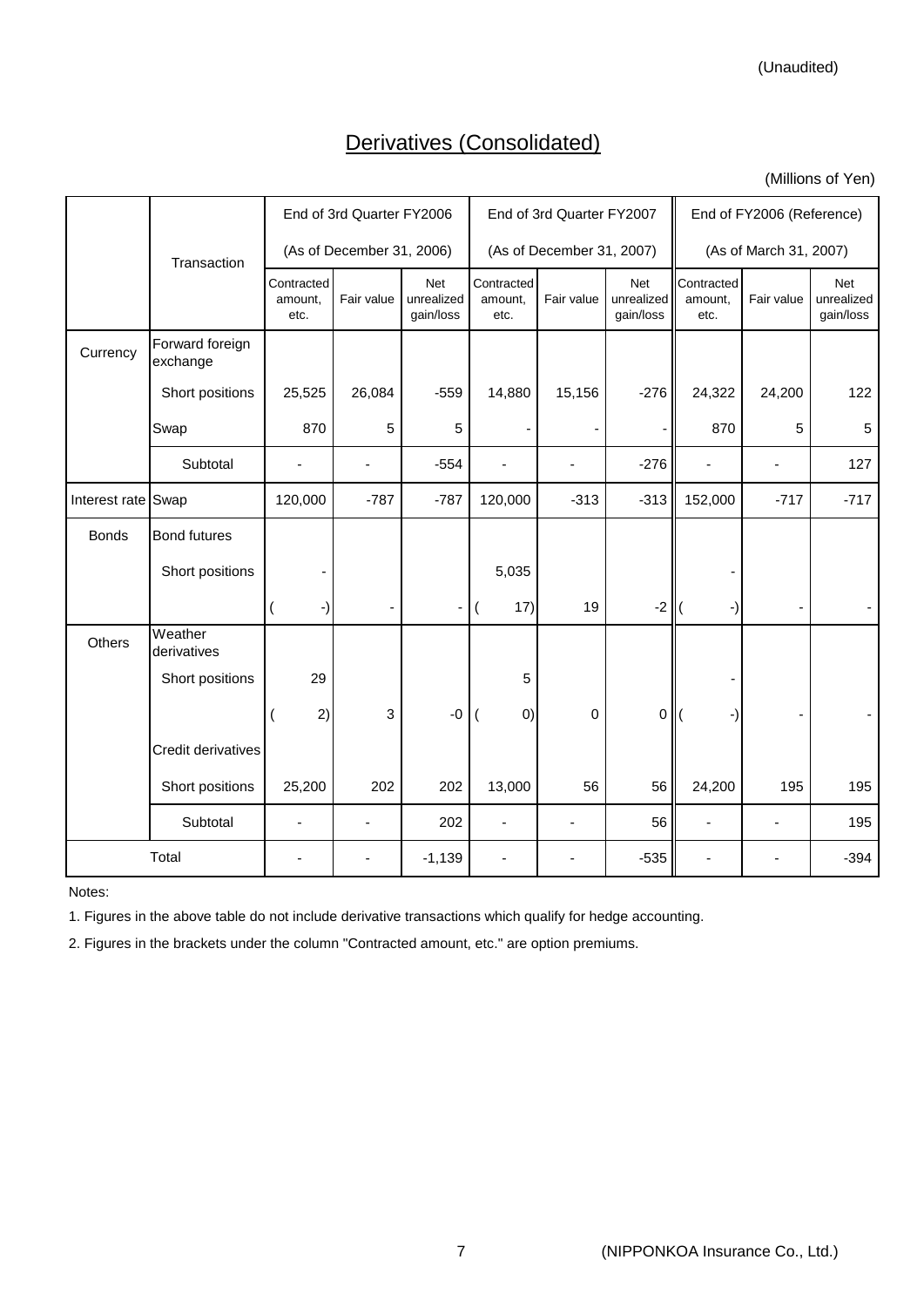| Terml                |         | 1st-3rd Quarters of FY2006 |       | 1st-3rd Quarters of FY2007 |                       |       | Full FY2006 (Reference)                 |                       |       |  |
|----------------------|---------|----------------------------|-------|----------------------------|-----------------------|-------|-----------------------------------------|-----------------------|-------|--|
|                      |         | From April 1, 2006         |       |                            | From April 1, 2007    |       | From April 1, 2006<br>To March 31, 2007 |                       |       |  |
|                      |         | To December 31, 2006       |       |                            | To December 31, 2007  |       |                                         |                       |       |  |
| Line                 | Amount  | % Increase Proportion      |       | Amount                     | % Increase Proportion |       | Amount                                  | % Increase Proportion |       |  |
|                      |         | $\%$                       | $\%$  |                            | $\%$                  | $\%$  |                                         | $\%$                  | $\%$  |  |
| Fire & allied lines  | 98,158  | $-0.9$                     | 17.6  | 91,393                     | $-6.8$                | 16.6  | 128,314                                 | $-1.4$                | 17.5  |  |
| Marine               | 15,273  | 7.9                        | 2.7   | 15,374                     | 0.7                   | 2.8   | 20.407                                  | 8.0                   | 2.8   |  |
| Personal accident    | 46,089  | $-0.6$                     | 8.2   | 43,778                     | $-5.0$                | 8.0   | 58,569                                  | $-1.0$                | 8.0   |  |
| Voluntary automobile | 253,259 | $-0.7$                     | 45.3  | 249,927                    | $-1.3$                | 45.4  | 335,323                                 | $-0.6$                | 45.7  |  |
| CALI                 | 79,713  | 0.2                        | 14.3  | 80,799                     | 1.4                   | 14.7  | 105,598                                 | $0.4^{\circ}$         | 14.4  |  |
| Other                | 66,794  | 2.6                        | 11.9  | 68,474                     | 2.5                   | 12.5  | 85,340                                  | 1.9                   | 11.6  |  |
| Total                | 559,288 | 0.0                        | 100.0 | 549.748                    | $-1.7$                | 100.0 | 733.554                                 | $-0.1$                | 100.0 |  |

Direct Premiums Written by Line, Excluding Deposit Premiums of Savings-type Policies (Nonconsolidated) (Millions of Yen)

Note: % Increase for the 1st three quarters of FY2007 is calculated using the figures for the 1st three quarters of FY2006 that are recalculated with the same method as for the 1st three quarters of FY2007.

### Net Premiums Written by Line (Nonconsolidated)

(Millions of Yen) Term 1st-3rd Quarters of FY2006 1st-3rd Quarters of FY2007 Full FY2006 (Reference) From April 1, 2006 | | | From April 1, 2007 | | | From April 1, 2006 To December 31, 2006  $\left| \begin{array}{c} \end{array} \right|$  To December 31, 2007  $\left| \begin{array}{c} \end{array} \right|$  To March 31, 2007 Line Amount |% Increase Proportion | Amount |% Increase Proportion | Amount % % % % % % Fire & allied lines 78,033 -1.7 14.6 71,389 -8.4 13.6 104,351 -1.6 14.9 Marine 14,088 6.9 2.6 14,421 2.4 2.8 19,241 7.0 2.7 Personal accident | 46,590 | -0.5 | 8.7 | 44,365 | -4.7 | 8.5 || 59,293 | -0.8 | 8.4 Voluntary automobile 253,477  $-0.8$  47.6 249,884  $-1.4$  47.8 335,636  $-0.7$  47.8 CALI | 78,251 | -3.3 | 14.7 | 77,498 | -1.0 | 14.8 || 103,735 | -3.2 | 14.7 Other 1.5 | 63,045 | 2.9 | 11.8 | 65,439 | 3.8 | 12.5 | 81,112 | 2.5 | 11.5 Total 533,487 -0.7 100.0 522,998 -1.9 100.0 703,371 -0.7 100.0 % Increase Proportion % Increase **Proportion** 

Note: % Increase for the 1st three quarters of FY2007 is calculated using the figures for the 1st three quarters of FY2006 that are recalculated with the same method as for the 1st three quarters of FY2007.

### Net Losses Paid by Line (Nonconsolidated)

| Terml                |                                            | 1st-3rd Quarters of FY2006 |                          | 1st-3rd Quarters of FY2007 |                                            |            | Full FY2006 (Reference)                 |          |            |  |
|----------------------|--------------------------------------------|----------------------------|--------------------------|----------------------------|--------------------------------------------|------------|-----------------------------------------|----------|------------|--|
|                      | From April 1, 2006<br>To December 31, 2006 |                            |                          |                            | From April 1, 2007<br>To December 31, 2007 |            | From April 1, 2006<br>To March 31, 2007 |          |            |  |
| Line                 | Amount                                     | % Change                   | Loss ratio               | Amount                     | % Change                                   | Loss ratio | Amount                                  | % Change | Loss ratio |  |
|                      |                                            | $\%$                       | $\%$                     |                            | $\%$                                       | $\%$       |                                         | $\%$     | $\%$       |  |
| Fire & allied lines  | 43.418                                     | 28.5                       | $\blacksquare$           | 34,003                     | $-21.7$                                    | 51.5       | 54,708                                  | 20.1     | 56.2       |  |
| Marine               | 5.460                                      | $-7.0$                     | ۰                        | 5,832                      | 6.8                                        | 41.6       | 8.108                                   | $-5.1$   | 43.2       |  |
| Personal accident    | 21.667                                     | 14.4                       | ٠                        | 22.822                     | 5.3                                        | 56.1       | 29,090                                  | 14.0     | 54.1       |  |
| Voluntary automobile | 150,978                                    | $1.4^{\circ}$              | ٠                        | 153,419                    | 1.6                                        | 67.3       | 205,899                                 | 0.4      | 67.0       |  |
| CALI                 | 58.481                                     | 2.5                        | ٠                        | 56.600                     | $-3.2$                                     | 77.2       | 76,559                                  | 1.4      | 79.2       |  |
| Other                | 36,550                                     | 4.4                        | ٠                        | 37,245                     | 1.9                                        | 62.9       | 50,254                                  | 3.1      | 67.2       |  |
| Total                | 316.556                                    | 5.7                        | $\overline{\phantom{a}}$ | 309.924                    | $-2.1$                                     | 64.4       | 424.621                                 | 3.8      | 65.5       |  |

Note: Denominator of loss ratio is net losses paid plus loss adjustment expenses. Quarterly loss ratio is prepared starting from this fiscal year.

(Millions of Yen)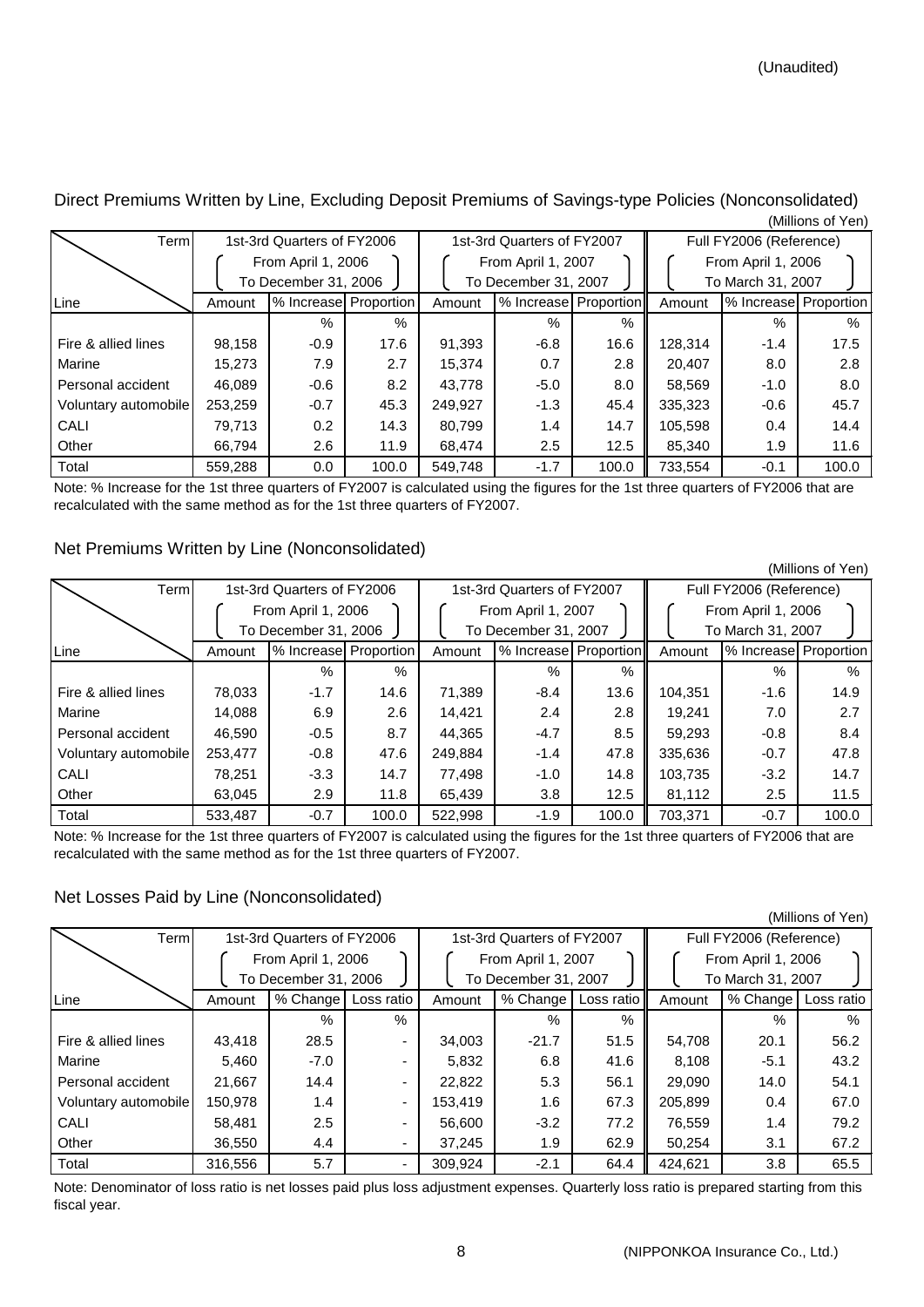# Nonconsolidated Interim Balance Sheet (Summary)

|                                                |                           | (Millions of Yen)               |
|------------------------------------------------|---------------------------|---------------------------------|
|                                                | 1st-3rd Quarters          | Previous Fiscal Year            |
| Term                                           | of This Fiscal Year       | <b>Summarized Balance Sheet</b> |
|                                                | (As of December 31, 2007) | (As of March 31, 2007)          |
| Item                                           | Amount                    | Amount                          |
| (Assets)                                       |                           |                                 |
| Cash and deposits                              | 76,766                    | 98,212                          |
| Call Ioans                                     | 64,000                    | 44,000                          |
| Receivables under Resale Agreements            | 5,994                     |                                 |
| Monetary receivables bought                    | 19,955                    | 28,102                          |
| Money in trust                                 | 51,499                    | 52,936                          |
| Investments in securities                      | 2,458,866                 | 2,656,241                       |
| Loans                                          | 221,742                   | 239,400                         |
| Tangible fixed assets                          | 128,743                   | 129,841                         |
| Intangible fixed assets                        | 1,206                     | 1,216                           |
| Other assets                                   | 153,606                   | 154,596                         |
| Reserve for doubtful accounts                  | $-2,667$                  | $-2,907$                        |
| Reserve for investment loss                    | $-8,795$                  | $-8,583$                        |
| <b>Total assets</b>                            | 3,170,919                 | 3,393,056                       |
| (Liabilities)                                  |                           |                                 |
| Underwriting fund                              | 2,318,930                 | 2,386,297                       |
| Reserve for outstanding claims                 | 262,930)                  | 267,854)                        |
| Underwriting reserves                          | 2,055,999)                | 2,118,442)                      |
| Other liabilities                              | 72,542                    | 71,268                          |
| Reserve for retirement benefits                | 36,965                    | 38,368                          |
| Reserve for bonuses                            | 1,545                     | 6,085                           |
| Reserve for bonuses to directors               |                           | 33                              |
| Reserve under special law                      | 20,005                    | 18,040                          |
| Reserve for price fluctuations                 | 20,005)                   | 18,040)                         |
| Deferred tax liabilities                       | 66,109                    | 111,679                         |
| <b>Total liabilities</b>                       | 2,516,098                 | 2,631,773                       |
| (Net Assets)                                   |                           |                                 |
| Shareholders' equity                           |                           |                                 |
| Share capital                                  | 91,249                    | 91,249                          |
| Capital surplus                                | 46,702                    | 46,702                          |
| Retained earnings                              | 185,614                   | 171,598                         |
| Treasury stock                                 | $-61,079$                 | $-23,318$                       |
| Total shareholders' equity                     | 262,486                   | 286,231                         |
| Valuation and translation adjustments          |                           |                                 |
| Net unrealized gain on available-for-          |                           |                                 |
| sale securities                                | 391,532                   | 474,695                         |
| Deferred gains from hedging<br>transactions    | 570                       | 87                              |
| Total valuation and translation<br>adjustments | 392,102                   | 474,782                         |
| Subscription rights to shares                  | 231                       | 268                             |
| Total net assets                               | 654,820                   | 761,282                         |
| Total liabilities and net assets               | 3,170,919                 | 3,393,056                       |

Note: The quarterly balance sheet is prepared starting from this fiscal year.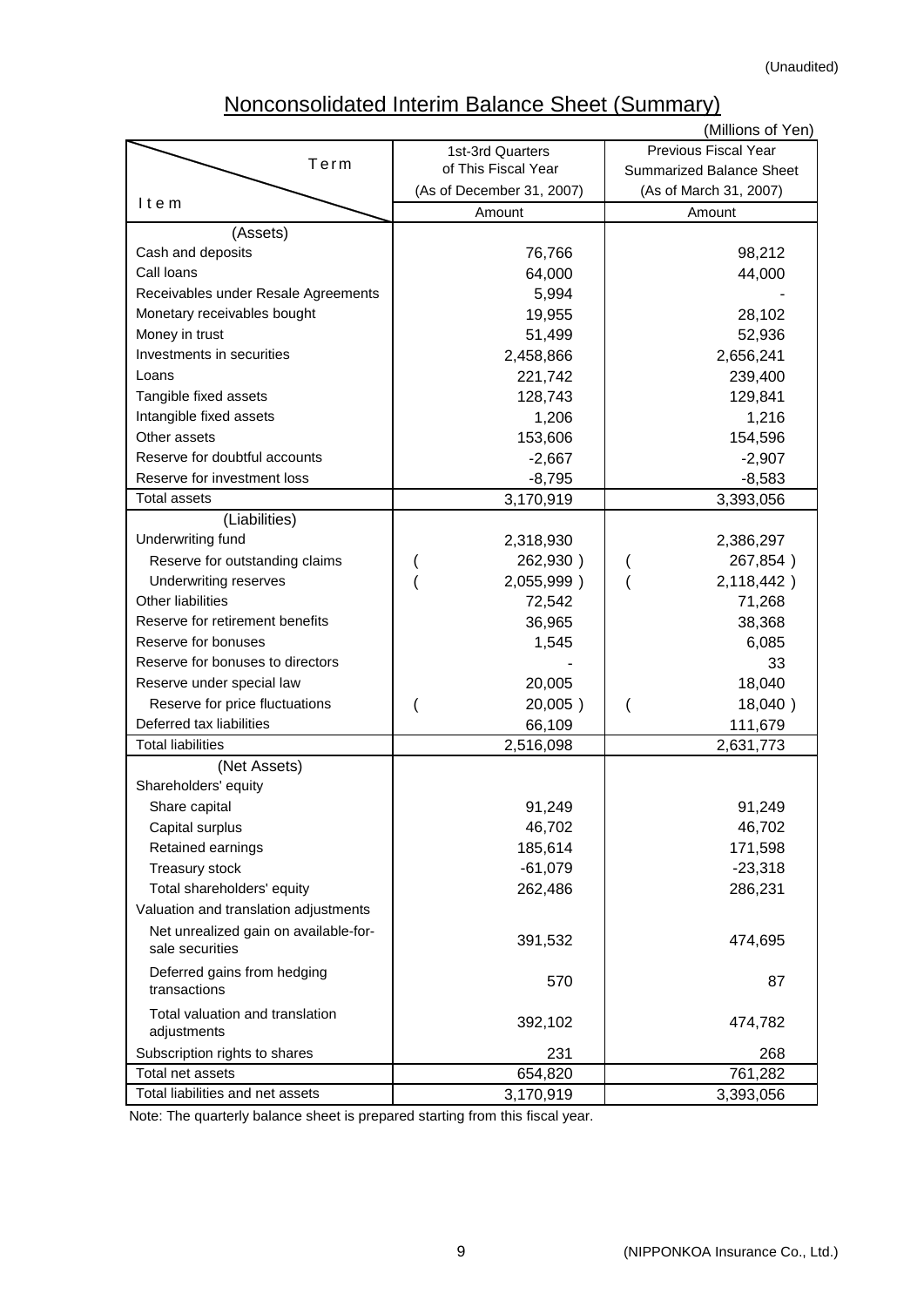(Unaudited)

## Nonconsolidated Income Statement (Summary)

|                                                      |  |               |                                         |               | (Millions of Yen)                                   |
|------------------------------------------------------|--|---------------|-----------------------------------------|---------------|-----------------------------------------------------|
| Term                                                 |  |               | 1st-3rd Quarters<br>of This Fiscal Year |               | Previous Fiscal Year<br>Summarized Income Statement |
|                                                      |  |               | From April 1, 2007                      |               | From April 1, 2006                                  |
|                                                      |  |               | To December 31, 2007                    |               | To March 31, 2007                                   |
| Item                                                 |  |               | Amount                                  |               | Amount                                              |
| Ordinary income                                      |  |               | 710,700                                 |               | 964,648                                             |
| Underwriting income                                  |  |               | 663,575                                 |               | 881,019                                             |
| Net premiums written                                 |  |               | 522,998)                                |               | 703,371)                                            |
| Deposit premiums from policyholders )                |  |               | 53,613)                                 |               | 82,608 )                                            |
| Investment income on deposit<br>premiums             |  |               | 19,581)                                 |               | 27,407 )                                            |
| Reversal of reserve for outstanding<br>claims        |  |               | 4,924 )                                 |               |                                                     |
| Reversal of underwriting reserves                    |  |               | 62,442)                                 |               | 67,338)                                             |
| Investment income                                    |  |               | 46,007                                  |               | 81,374                                              |
| Interest and dividends                               |  |               | 43,244)                                 |               | 56,693)                                             |
| Gain on money in trust                               |  |               | 955                                     |               | 1,648)                                              |
| Gain on sale of securities                           |  |               | 19,599 )                                |               | 49,576)                                             |
| Transfer of investment income on<br>deposit premiums |  |               | $-19,581$<br>$\lambda$                  |               | $-27,407$ )                                         |
| Other ordinary income                                |  |               | 1,116                                   |               | 2,255                                               |
| Ordinary expenses                                    |  |               | 676,298                                 |               | 940,110                                             |
| Underwriting expenses                                |  |               | 567,573                                 |               | 791,048                                             |
| Net losses paid                                      |  |               | 309,924)                                |               | 424,621                                             |
| Loss adjustment expenses                             |  |               | 26,880 )                                |               | 35,885)                                             |
| Net commissions and brokerage<br>expenses            |  |               | 89,869 )                                |               | 122,434)                                            |
| Maturity refunds to policyholders                    |  |               | 140,694)                                |               | 183,192)                                            |
| Provision of reserve for outstanding<br>claims       |  |               |                                         |               | 24,656)                                             |
| Investment expenses                                  |  |               | 11,429                                  |               | 13,601                                              |
| (Loss on money in trust                              |  |               | 1,773                                   |               | 1,361                                               |
| ( Loss on sale of securities                         |  |               | 3,576 )                                 |               | 2,525)                                              |
| (Revaluation loss on securities                      |  |               | 3,944)                                  |               | 1,889 )                                             |
| Operating and administrative<br>expenses             |  |               | 96,637                                  |               | 133,327                                             |
| Other ordinary expenses                              |  |               | 658                                     |               | 2,132                                               |
| Interest expense                                     |  |               | 36                                      |               | 46                                                  |
| Ordinary profit                                      |  |               | 34,401                                  |               | 24,538                                              |
| Special income                                       |  |               | 170                                     |               | 1,107                                               |
| Special loss                                         |  |               | 2,783                                   |               | 5,865                                               |
| ( Provision of reserve under special law             |  |               | 1,964)                                  |               | 2,598 )                                             |
| (( Reserve for price fluctuations                    |  | $\mathcal{U}$ | 1,964)                                  | $\mathcal{U}$ | 2,598)                                              |
| Others                                               |  |               | 819                                     |               | 3,266                                               |
| Income before income taxes                           |  |               | 31,788                                  |               | 19,780                                              |
| Income taxes                                         |  |               | 9,702                                   |               | 9,014                                               |
| Tax adjustment                                       |  |               | 2,054                                   |               | $-2,658$                                            |
| Net income                                           |  |               | 20,031                                  |               | 13,425                                              |

Note: The quarterly income statement is prepared starting from this fiscal year.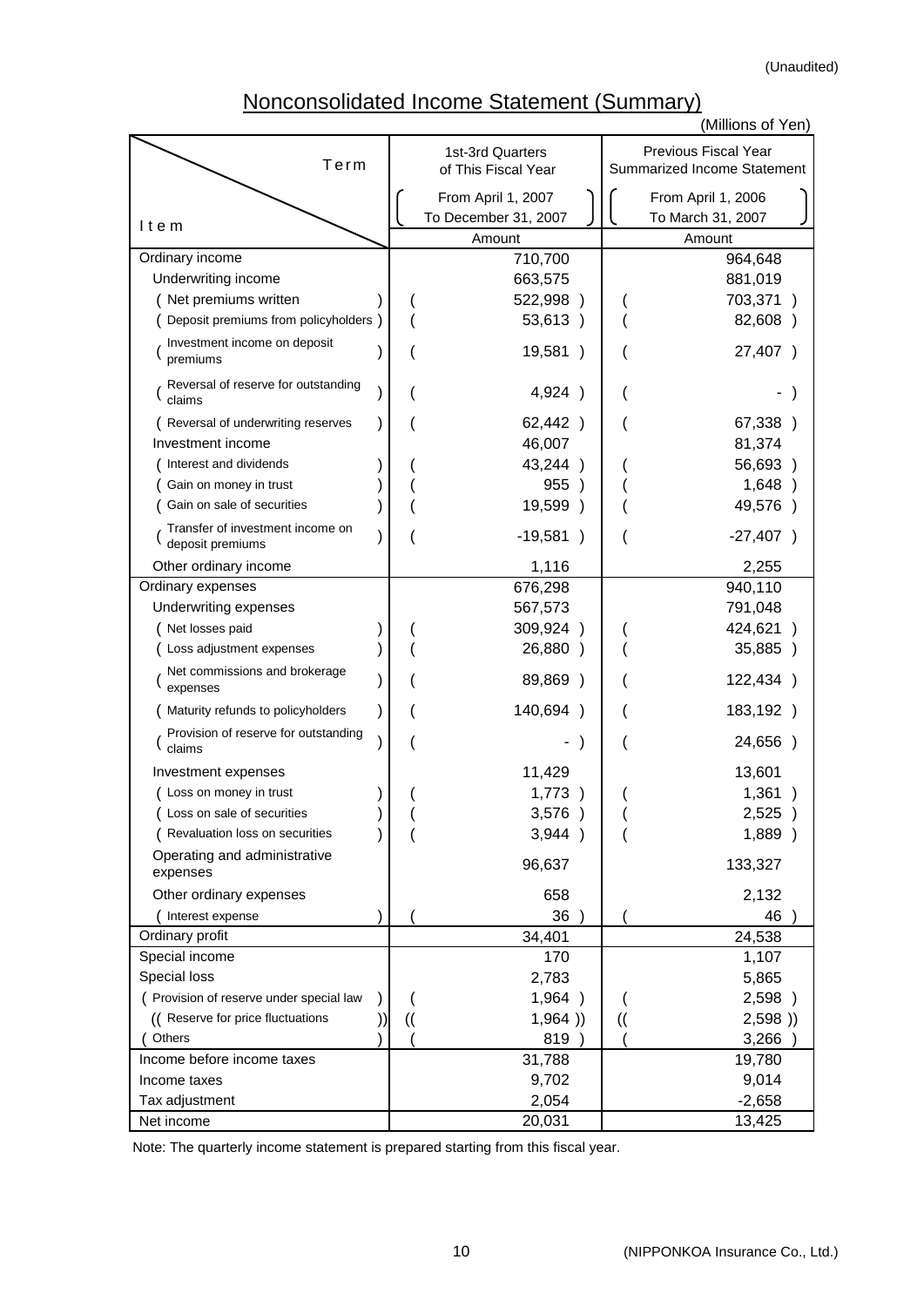### Securities (Nonconsolidated)

(Millions of Yen)

|                               |                           | End of 3rd Quarter FY2006 |                   |           | End of 3rd Quarter FY2007 |                   | End of FY2006 (Reference) |                   |                   |  |
|-------------------------------|---------------------------|---------------------------|-------------------|-----------|---------------------------|-------------------|---------------------------|-------------------|-------------------|--|
|                               | (As of December 31, 2006) |                           |                   |           | (As of December 31, 2007) |                   | (As of March 31, 2007)    |                   |                   |  |
|                               | Cost                      | <b>Fair Value</b>         | <b>Difference</b> | Cost      | <b>Fair Value</b>         | <b>Difference</b> | Cost                      | <b>Fair Value</b> | <b>Difference</b> |  |
| Public and<br>corporate bonds | 1,037,430                 | 1,032,739                 | $-4,691$          | 998,672   | 1,003,763                 |                   | 5,090   1,069,800         | 1,068,134         | $-1,666$          |  |
| Domestic equities             | 373,835                   | 1,094,197                 | 720,361           | 359,542   | 941,791                   | 582,248           | 369,556                   | 1,090,193         | 720,636           |  |
| Foreign securities            | 339,160                   | 359,299                   | 20,138            | 339,562   | 360,023                   | 20,460            | 334,511                   | 352,952           | 18,441            |  |
| <b>Others</b>                 | 4,926                     | 5,603                     | 677               | 30,125    | 29,905                    | $-219$            | 4,926                     | 5,265             | 339               |  |
| Total                         | 1,755,352                 | 2,491,839                 | 736,486           | 1,727,903 | 2,335,483                 | 607,579           | 1,778,795                 | 2,516,545         | 737,750           |  |

Notes:

1. The above table provides information on the securities classified as available-for-sale whose fair value is readily determinable.

2. Figures for cost as of December 31, 2006 are those after the application of Amortized Cost Method and before the write-down due to impairment. Figures for cost as of December 31, 2007 and March 31, 2007 are those after the application of Amortized Cost Method and after the write-down due to impairment.

3. Fair value is based on the price prevailing in the market, and other sources, on the last day of the month.

4. "Others" in the above table includes beneficiary right of loan receivables, which is classified as monetary receivables bought in the balance sheet.